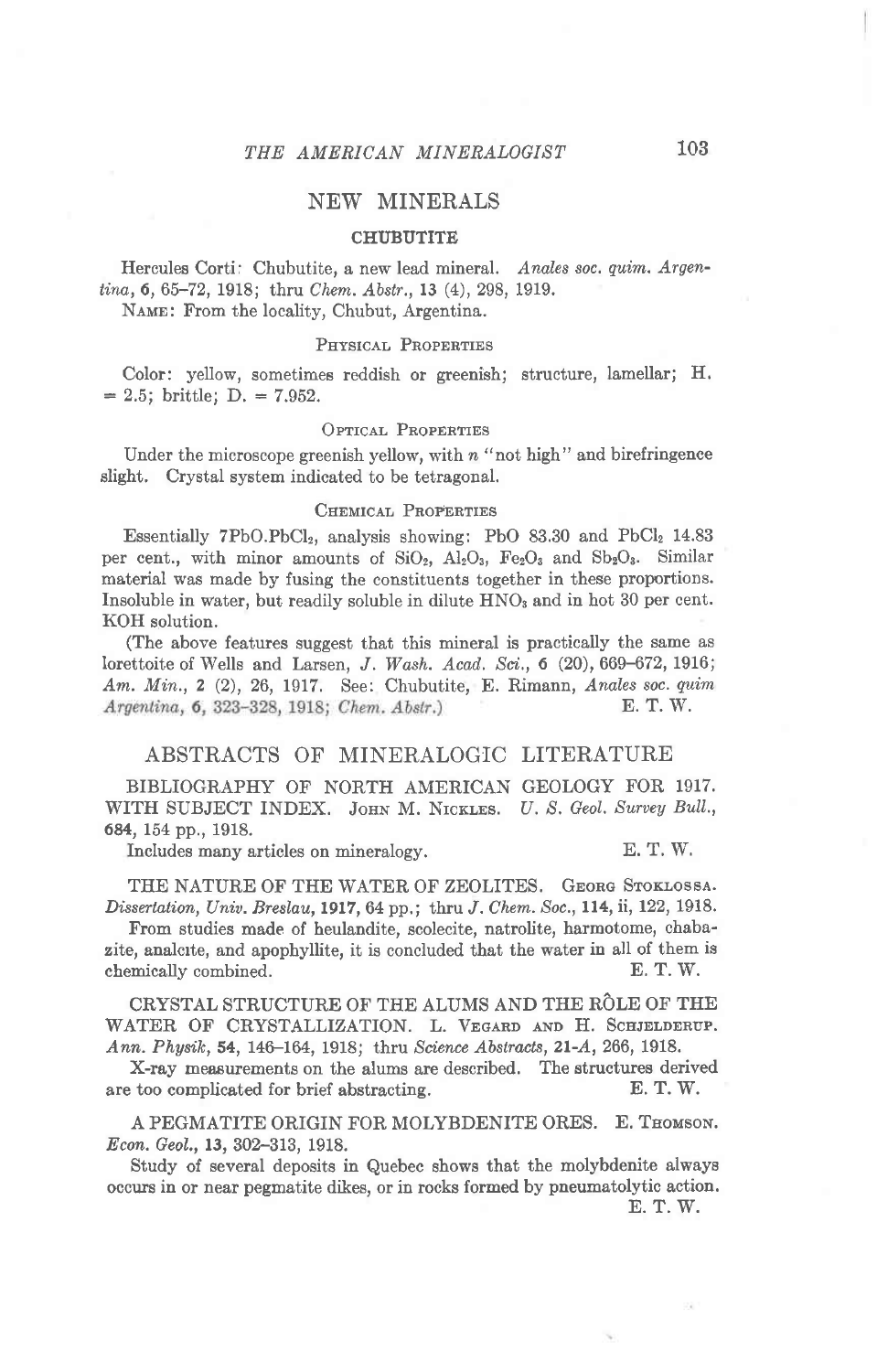MOLECULAR DESTRUCTION OF KAOLINITE BY HEAT. A. M. SOKOLOV. Z. Kryst. Min., 55, 195-196, 1917; thru J. Chem. Soc., 112, ii, 492, 1917.

From determinations of the water lost at different temperatures and the that the kaolinite molecule is broken down into its constituent oxides at 800°.

E, T. W.

ZIRCONIA AS A REFRACTORY. E. H. RODD. J. Soc. Chem. Ind., 37,213-275, R,1glg.

This article includes data on the occurrence of the rock zirkite (erroneously called a mineral), noting that it contains 3 minerals, "brazilite," zircon, and an unknown silicate of zirconium. Refers to Meyer, Wileman's Brazilian Review, 1916, p. 826. E. T. W.

THE MICROSTRUCTURE OF CERTAIN TITANIC IRON ORES. CHARLES H. WARREN. Econ. Geol., 13, 419-446, 1918.

From metallographic studies of titaniferous iron oxide minerals it is concluded that there is partial solid solution between magnetite and ilmenite, and complete solid solution between hematite and ilmenite. In some cases also rutile appears to enter into solid solution as such. E. T. W.

CHEMICAL STUDY OF A TITANIUM MINERAL FROM THE SIERRA DEL PIE DE PALO, SAN JUAN. LUCIANO R. CATALANO. Anales soc. quim. Argentina, 6, 35-48, 83-93, 1918; thru Chem. Abstr., 13 (4), 298, 1919.

Analytical data given for this mineral indicate it to be a variety of ilmenite. E. T. W.

LEUCITE PSEUDOMORPHOUS AFTER NEPHELITE FROM PAR-CO CHIGI, ALBANIA. F. ZAMBONINI. Atti accad. sci. Torino, 8, 445-450, 1918; thru Chem. Abstr., 12 (23), 2509, 1918.

Some crystals of nephelite in a rock were found to be altered superficially and in cavities to minute leucite crystals. Some sanidine was admixed, and the material is thought to be the result of the action of solutions containing K<sub>2</sub>SiO<sub>3</sub> on nephelite at moderately high temperatures. E. T. W.

NOTES ON THE FORMATION OF CERTAIN ROCK-FORMING MINERALS IN AND ABOUT GLASS FURNACES. G. V. WILSON. J. Soc. Glass Techn., 2, 177-216, 1918; thru Chem. Abstr., 13 (2), 173-174, 1919.

An elaborate account of the conditions of formation of wollastonite, augite, tridymite, quartz, feldspar, magnetite, biotite, melilite, corundum, and An elaborate account of the conditions of formation of wollastonite, augite,  $\sum_{n=1}^{\infty}$  is  $\sum_{n=1}^{\infty}$  is  $\sum_{n=1}^{\infty}$ . E. T. W.

THE CALCULATION OF THE "RATIONAL ANALYSIS OF CLAYS." HENRY S. WASHINGTON. J. Am. Ceram. Soc., 1, 405-421, 1918.

It is pointed out that the results obtained by treating clays with strong reagents are practically impossible to interpret correctly, and the method used with igneous rocks, of making an accurate ultimate analysis and calculating norms, is preferable. E. T. W.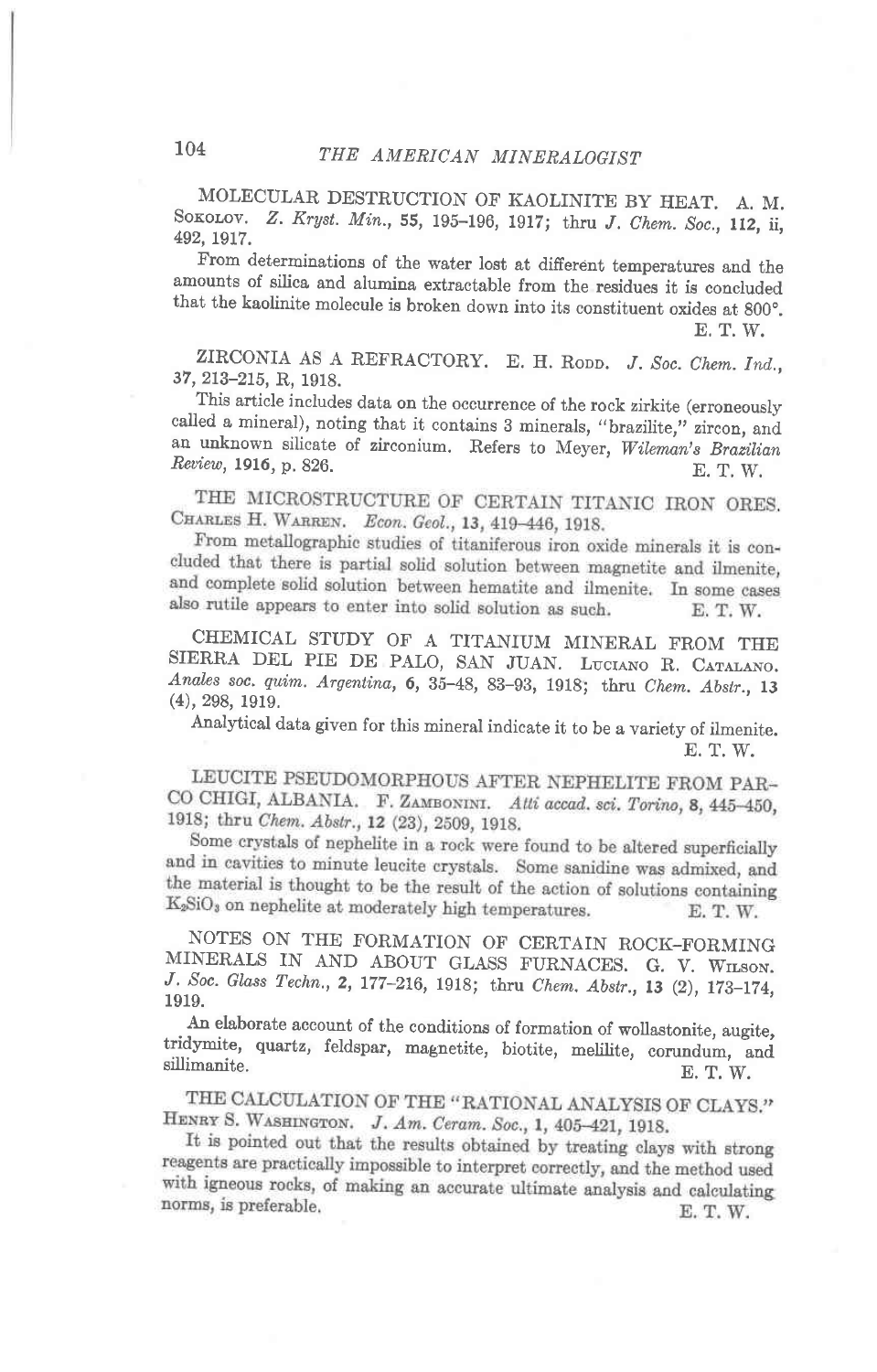NOTE ON A PHOSPHORESCENT CALCITE. E. L. NICHOLS AND H. L. Howes. Phys. Rev., 11, 327, 1918.

A record of observations on calcite from Franklin Furnace, N. J. It shows a red-yellow phosphorescence of short duration, and the rate of decay of the phosphoresence and the spectrum of the light are described.

E. T. W.

THE PHOTOLUMINESCENCE AND CATHODOLUMINESCENCE OF CALCITE. E. L. NICHOLS, H. L. Howes, and D. T. WILBER. Phys. Reu., 12, 351-367, 1918.

The red luminescence of Franklin Furnace calcite appears to be due to the presence of limited amounts of manganese. By adding a salt of this element to pure calcium carbonate and heating, material showing similar effects could be prepared. The physical features of the luminescence are described at length.  $E, T, W$ .  $\mathbb{E}$ . T. W.  $\mathbb{E}$ . T. W.

THE CRYSTALLOGRAPHY AND NOMENCLATURE OF HOLLAN-DITE, L. LEIGH FERMOR. Rec. Geol. Survey India, 48, 103-120, 1917; abstract reprinted by permission from Chem. Abstr., 13 (2), 105, 1919.

Hollandite crystals up to 2 inches (5 cm.) long from the Kajlidongri mine' Jhabua State, Central India, were examined and found to be tetragonal' pyramidal;  $c = 0.2039$ , with the principal forms m (110), a (100), k (210),  $p$  (111) and  $q$  (331), and about 57 more or less indefinite forms. Hollandite is considered to be a crystalline form of psilomelane, and a manganate corresponding to the formula  $H_4MnO_5$ , probably a member of the scheelite group. Romanéchite of Lacroix and possibly coronadite are identical with hollandite. Fermor suggests that the letter X be prefixed to indicate crystalline phases of amorphous minerals, and the prefix x to indicate colloidal phases of crystalline minerals. S. G. G.

THE NUMERICAL RELATIONS BETWEEN THE Et CURVE AND THE EX CURVE OF THE EIFEL SANIDINE. S. Kôzu. J. Geol. Soc.<br> $Tokuo$  25 43-45 1918  $Tokyo$ , 25, 43-45, 1918.

THE DETERMINATION OF THE LIMITING VALUES OF THE MEDIUM REFRACTIVE INDEX OF A FINELY CRUSIIED BIAXIAL CRYSTAL BY THE IMMERSION METHOD. SEITARO TSUBOI.  $J$ . Geol. Soc, Tokyo,35,38-41, 1918.

The value of index  $\beta$  being always between the two observed on any grain, it is possible to determine it approximately by immersing successively in liquids with indexes differing by 0.003 and observing the relations of the indexes of the grains with that of each liquid on a considerable number of grains.<br>S. G. G. grains.  $S. G. G.$ 

SPOTTED LAKES OF EPSOMITE IN WASHINGTON AND BRIT-ISH COLUMBIA. OLAF P. JENKINS. Am. J. Sci. [4], 46, 638-644, 1918.

Epsomite and thenardite occur in lakes on Kruger mountain. These salts are thought to have formed by the action of sulfuric acid from decomposing pyrite in adjacent rocks on other rocks containing Mg, Ca, and Na'

E. T. W.